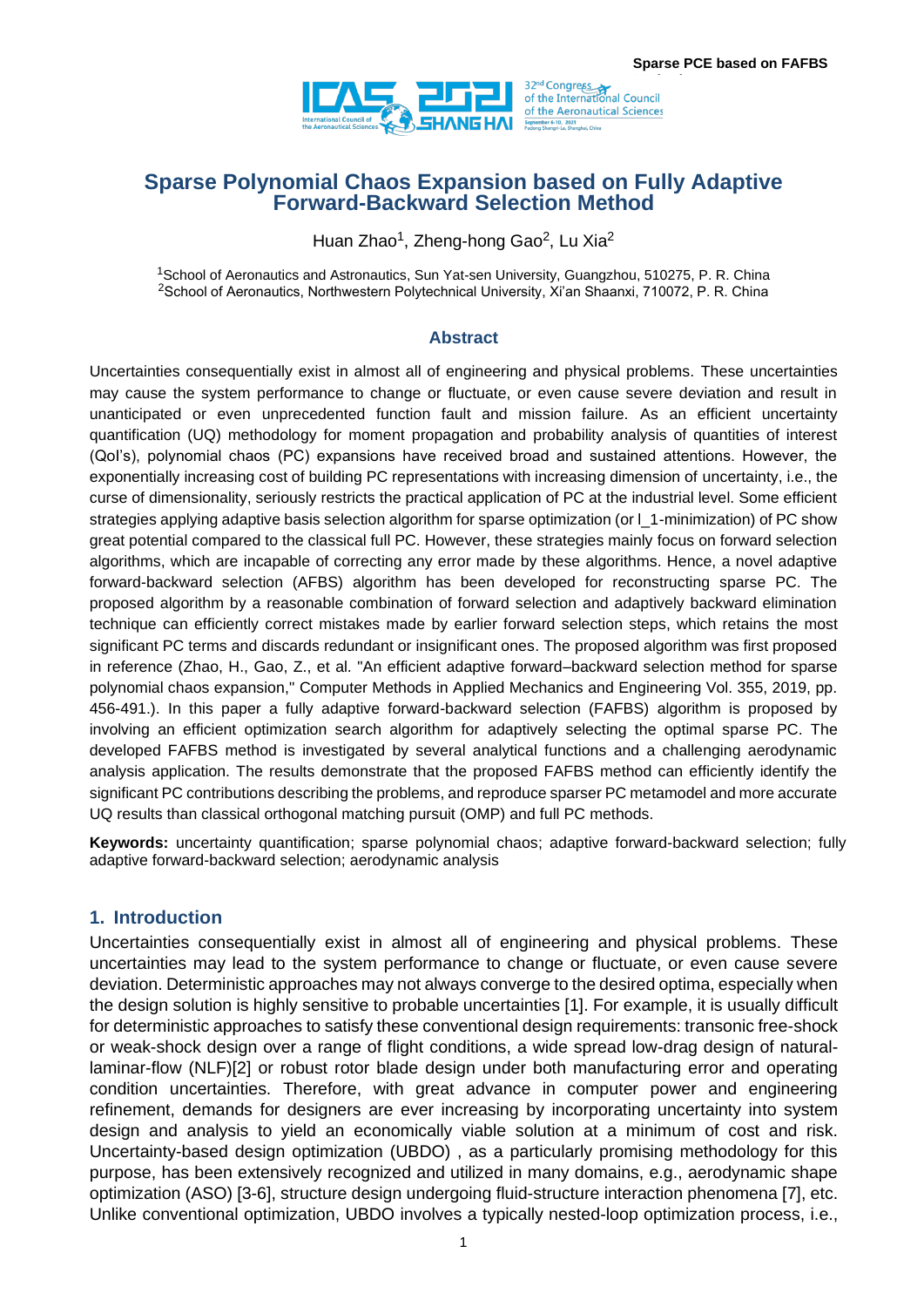outer optimization loop and inner uncertainty quantification (UQ) loop. In outer loop, robust optimization executes Pareto-optimal solutions. This is usually a complex multi-objective optimization and trade-off problem, always involving typical conflicting objectives, i.e., enhancing the robustness of objective, improving the performance of objective, maintaining the reliability of design [8]. At each iteration point of outer optimization loop, it calls the UQ loop to perform both moment propagation and probability analysis of quantity of interest (QoI). In fact, the simulation models are often computationally expensive especially for complex vehicle design, e.g., Computational Fluid Dynamics (CFD) for aerodynamic analysis, Finite Element Analysis (FEA) for structure dynamic analysis [7], etc. As a result, the solution of an UBDO problem will draw in UQ of QoI and its integration within an optimization routine. Consequently, significant higher order of computational effort is associated with UBDO, as compared to the deterministic optimization.

To alleviate this issue, more studies revolve around the extensive development of efficient UQ techniques, e.g., polynomial chaos expansion (PCE)/sparse PCE [9, 10], stochastic collocation [11], Gauss-type integration [12] and sparse grid regulations [13], univariate/generalized dimension‐ reduction method [14], Taylor series expansion-based method [15], universal Kriging or Co-Kriging method [3], etc. A recent review [5] has summarized these popular UQ methods and their characteristics. Among them, non-intrusive PCE (NIPCE) has revealed great potential and has attracted many designers to integrate it into UBDO process [4, 16, 17] since NIPCE can provide particularly efficient UQ with a comparable accuracy with respect to (w.r.t.) Monte Carlo simulation (MCS) technique. The charm of PCE lies on its mathematically rigorous concept, the mutual orthogonality of PC bases and good convergence for a general square-integrable stochastic process [18]. The establishment of PCE usually depends on two ways, i.e., Galerkin projection (GPNIPC) and point collocation (PCNIPC) methods. Although both methods show various advantages and disadvantages, with more random variables (RVs) and high-order response considered recently, they both suffer from the so-called *curse of dimensionality*. This motivates researchers to develop efficient methods for recovering the coefficients of NIPCE by reducing the size of stochastic problems, e.g., reduced-basis approach [19], adaptive basis approach [20], sparse basis [9, 21]. Recently, sparse approaches by  $\ell_1$  -minimization or weighted/ gradient-enhanced/ Multi-fidelity  $\ell_1$  minimization algorithms [22-25] have been shown to be very efficient to reduce the computational cost of high-dimensional and high-order PCE when the solution (PCE coefficients) is sparse.

Forward selection algorithms, e.g. classical Least angle regressions (LAR) [26], select the significant basis at each step to aggressively reduce the squared error. However, they cannot correct mistakes made in earlier steps. Forward selection algorithms can early select certain basis which has the less contribution to the output when more significant bases are incorporated. Hence, this basis should be removed later to enhance sparsity and to improve prediction accuracy. Conversely, backward greedy algorithms can remove the basis from the candidate bases with the smallest increase of squared error. However, backward greedy algorithms probably overfit the data, which fail if all bases are removed and cannot effectively eliminate bad features, meanwhile with more computational cost. Hence, backward greedy algorithms need to start with a good candidate set that does not completely overfit the data. In other words, it can only correct errors with a small amount of overfitting.

In author's previous paper[27], we proposed a novel and efficient adaptive forward-backward selection (AFBS) technique for the sparse PC reconstruction. The AFBS technique combines the strength of both forward and backward selection algorithms while avoiding their shortcomings. AFBS technique iteratively and alternatively performs stepwise regression of forward and adaptive backward steps until the most significant bases are retained and all redundant or insignificant bases are discarded. This procedure is provably robust and efficient by fixing the drawbacks of forward selection algorithms, which is further validated by using many complex analytical functions and multiple challenging engineering applications. Some in-depth and comprehensive comparisons were also made with LAR and classical full PC methods. In this paper, we proposed a fully adaptive forwardbackward selection (FAFBS) method for an adaptive construction of the optimal sparse PC representation. The remainder of the paper is organized as follows. The details of PC representations and available solving approaches of constructing PC representations are presented in Section [2](#page-2-0) and [3.](#page-3-0) Next, in Section [4,](#page-6-0) a advised FAFBS algorithm and the complete procedure of FAFBS methodology are proposed. Then, an analytical function and an aerodynamic analysis problem for validating the effectiveness of proposed algorithm are illustrated in Section [5.](#page-6-1) Finally, some important conclusions are proposed in Section [6.](#page-10-0)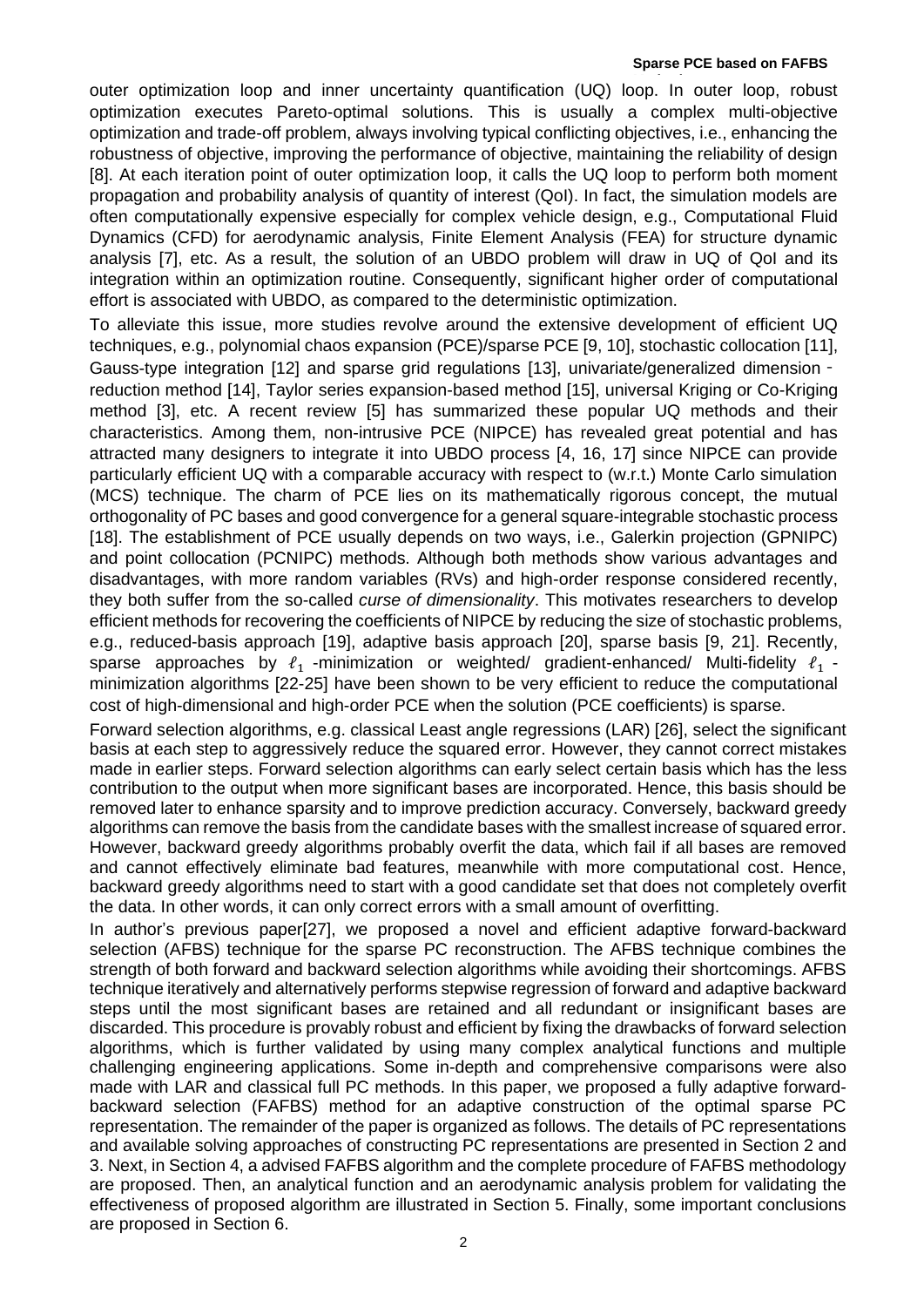**Method**

### <span id="page-2-0"></span>**2. Polynomial Chaos Expansion**

PC representations have been widely used for accurate representation of any square-integrable stochastic process or RV on a probability space  $(\Omega, \Theta, P)$ , where  $\Omega$  is a sample space,  $\Theta$  is an appropriate  $\sigma$ -algebra on  $\Omega$  and P is a probability measure on  $(\Omega,\theta)$ . Cameron-Martin [18] proved the convergence of the Wiener-Hermite PCE with Gaussian inputs for any  $L^2(\Omega,\theta,P)$  functional in the  $L^2(\Omega,\theta,P)$  sense. In case of more general distributions of inputs, Xiu and Karniadakis [10] have developed Generalized polynomial chaos (GPC) expansions by using a broader class of orthogonal polynomials in the Askey scheme, and illustrated that the Wiener-Askey PC exhibits exponential convergence. Each family of orthogonal polynomials corresponds to a given choice of distribution for the inputs. These orthogonal polynomials of different orders make up the complete bases in the random space. The convergence properties of different bases, and thus the number of bases required for a given accuracy, depend both on the approximated process/response and on the distribution of involved inputs. Therefore, it would be very promising if PCE employs Legendre polynomials for surrogating the design space due to the bounded and uniform search domain of engineering optimization problems. Reference [28] examined the performance of Legendre-PC-Kriging metamodel and other variants of universal Kriging methods applied in global optimization problems, and found that the Legendre-PC-Kriging metamodel is the best one considering the more robust performance compared with others. More importantly, when practical optimization problems inevitably involve uncertainties into the process, Legendre-PC representations are the most appropriate to approximate the stochastic response in terms of simultaneous inputs of design variables (DVs) and random variables (RVs). In addition, the statistical moments of stochastic response at each candidate design can be estimated cheaply by PC-Kriging metamodel based on MCS technique.

Let 
$$
f \in L^2(\Omega)
$$
 denote a real valued random variable, i.e.,  $f: \Omega \to \mathbb{R}$ , which can be represented as  
\n
$$
f(\mathbf{X}) = a_0 \Gamma_0 + \sum_{i_1=1}^{\infty} a_{i_1} \Gamma_1(x_{i_1}) + \sum_{i_1=1}^{\infty} \sum_{i_2=1}^{i_1} a_{i_1,i_2} \Gamma_2(x_{i_1}, x_{i_2}) + \cdots,
$$
\n(1)

where  $\Gamma_k$  denotes the Legendre polynomial of order k in terms of the input vector  $(x_1, x_2, \dots, x_n)$ . The d and  $n$  represent the dimensionality of DVs **X** and RVs  $\Xi$  involved in the design system, respectively. The  $X = (x_1, x_2, \dots, x_n)$  comprises the vector  $(x_1, x_2, \dots, x_n)$  where  $X = (x_1, x_2, \dots, x_n)$  is defined as RV vector. In practical usage, we can always assume that the input vector  $X$  consists of  $n$  variables with independent, uniformly distributed entries. Further, the PCE can be rewritten succinctly as

$$
f(\mathbf{X}) = \sum_{j=0}^{\infty} \beta_j \psi_j(\mathbf{X}),
$$
 (2)

where there is a one-to-one correspondence between the coefficients and functionals in Eq.  $(1)$  and those in Eq. (2). The multi-dimensional polynomials  $\psi_i(\mathbf{X})$  are constructed by tensorizing univariate polynomials,

$$
f(\mathbf{X}) = \sum_{j=0}^{\infty} \beta_j \psi_j(\mathbf{X}),
$$
 (3)

where  $\{\psi_{k_i}(x_i)\}$  ( $i=1,2,\cdots,n$ ) represents the complete set of orthonormal polynomials of degree  $k_i$  $(k_i = 0, 1, \dots, \infty)$  with respect to the probability density function  $\rho_i(x_i)$ . The  $\psi_i(\mathbf{X})$  of total order p implies that we consider all polynomials satisfying

$$
|\mathbf{k}| = \sum_{i=1}^{n} k_i \le p \qquad k_i = 0, 1, \cdots, p. \tag{4}
$$

where  $\mathbf{k} = (k_1, k_2, \dots, k_n)$ . When the polynomial chaos is truncated at p polynomial order,  $f(\mathbf{X})$  can be expressed as the summation of  $M_p$  PC terms

$$
f(\mathbf{X}_{\Xi}) = \sum_{i=1}^{M_p} \beta_i \psi_i(\mathbf{X}) + \varepsilon(\mathbf{X}),
$$
\n(5)

where  $\varepsilon$  is the truncation error and  $M_p = (p + n)!/p! n!$ . The PC expansions form the complete orthogonal bases in the  $L^2(\Omega, \Theta, P)$  space of the homologous inputs, i.e.,

$$
\langle \psi_i, \psi_j \rangle = \langle \psi_i^2 \rangle \delta_{ij}, \tag{6}
$$

where  $\delta_{ij}$  is Kronecker delta and  $\langle \cdot, \cdot \rangle$  denotes the ensemble average. For given truncation error, the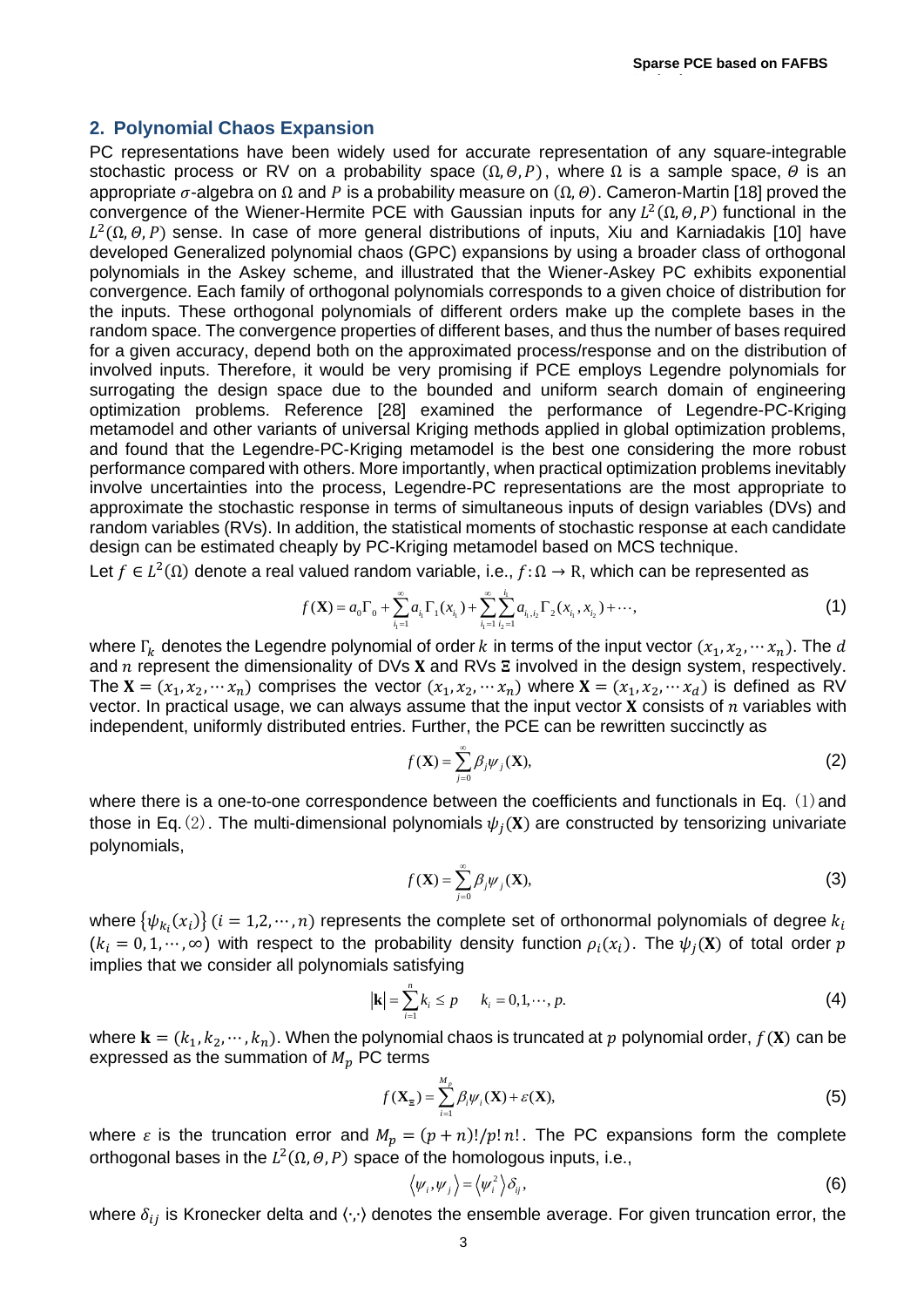procedure of constructing PC representations is to efficiently and accurately estimate PC coefficients. There exist two popular solution approaches, i.e., GPNIPC and PCNIPC. In this paper, the PCNIPC is used for calculating the PC coefficients. The PCNIPC applies a regression technique in the  $L_2$ sense to obtain the polynomial coefficients by solving an over-determined least squares problem, which is given by

$$
\beta = \left(\Psi^T \Psi\right)^{-1} \Psi^T \mathbf{Y},\tag{7}
$$

where  $\Psi=\{\psi_i(\mathbf{X}^{(j)})\}_{N\times M_p}=[\Psi_1,\Psi_2,\cdots,\Psi_{M_p}]$  represents the measurement matrix. The each column  $\psi_i$  of  $\Psi$  is computed by substituting N observed points  $\{X^{(j)}\}_{j=1}^N$  into candidate PC basis  $\psi_i(X)$ ( $i=$ 1,2,  $\cdots$ ,  $M_p$ ).  $Y = (f(X^{(1)}), f(X^{(2)}), \cdots, f(X^{(N)}))^T$  contains the N realizations of  $f(X)$  from the observed points  $\{X^{(j)}\}_{j=1}^N$ . The  $\beta = (\beta_1, \beta_2, \cdots, \beta_{M_p})^T$  denotes the column vector of PC coefficients. As a necessary condition,  $N \ge M_p$  is required to achieve a stable approximation of  $\beta$ . The number of PC terms grows exponentially with both the dimension of inputs and PC order. As a result, using full PC representations rapidly becomes unaffordable as the dimension of inputs increases. To circumvent this issue, building sparse PC representations by  $l_1$ -minimization or some efficient basis adaptive selection algorithms has extensively been researched when the solution (PCE coefficients) is sparse.

### <span id="page-3-0"></span>**3. Sparse polynomial chaos via -minimization**

When PC coefficients  $\pmb{\beta}$  are sparse, we seek to identify the small cardinality  $\kappa$  of  $\pmb{C}=\{\pmb{\beta}_i|\pmb{\beta}_i\neq 0\}$ , and so look to efficient techniques from the field of compressed sensing or  $\ell_0$ -minimization. However,  $\ell_0$ minimization generally suffers from the high computational cost due to the exponential number for candidate PC terms. To circumvent an exponential dependence, the convex relaxation of  $\ell_0$ regularization based on  $l_1$ -minimization [29], also referred to as basis pursuit denoising or compressing sensing[30], has been developed, as given by

$$
\min_{\beta} \|\beta\|_{1}, \quad s.t. \|\Psi\beta - Y\|_{2}^{2} \leq \varepsilon,
$$
\n(8)

where  $\|\beta\|_1$  denotes the  $\ell_1$  norm of  $\beta$ , and  $\varepsilon$  is a tolerance of solution inaccuracy due to the truncation of the expansion.  $\Psi$  needs to satisfy certain conditions [31] to guarantee that the solution  $\beta$  by  $\ell_1$ minimization is the same or approximate with that by  $\ell_0$ -minimization, e.g., the restricted isometry property (RIP) [32]. Some studies [29, 33] have demonstrated that the Legendre matrix is able to meet the strict requirements of RIP for  $\ell_1$ -minimization regularization. Therefore, sparse PCE reconstruction by Eq. (8) has been researched and developed using many efficient algorithms. These algorithms include basis pursuit and greedy algorithms (the reader may refer to [27, 34] for more details), e.g., orthogonal matching pursuit (OMP) and least angle regressions (LAR) are the widely used greedy algorithms.

In this paper, we focus the novel adaptive forward-backward selection (FAFBS) method[27]. The detailed procedure of AFBS algorithm is presented in [27]. The AFBS technique combines the strength of both forward and backward selection algorithms while avoiding their shortcomings. AFBS technique iteratively and alternatively performs stepwise regression of forward and adaptive backward steps until the most significant bases are retained and all redundant or insignificant bases are discarded. The algorithm starts with an empty active set  $A'^{(0)} = \phi$  which contains no basis vector at the iteration step  $k = 0$ . The next step  $(k = k + 1)$  after initialization is a first forward selection step. The forward selection algorithm can refer to OMP. The most correlated basis  $\bm{\psi}_{i^{\circ}}$  is first selected and is added to the current active set  $A'^{(k)}$ . The prediction vector  $\boldsymbol{\mu}^{(k)}$  is updated by

$$
\boldsymbol{\mu}^{(k)} = \boldsymbol{\psi}_f \left( (\boldsymbol{\psi}_f)^{\mathrm{T}} \boldsymbol{\psi}_f \right)^{-1} (\boldsymbol{\psi}_f)^{\mathrm{T}} \mathbf{Y}.
$$
\n(9)

Then, the adaptive forward-backward selection procedure is performed ( $k = k + 1$ ). The first selection step is the forward selection step by OMP algorithm. After the significant predictor  $\bm{\psi}_{t^*}$  is selected from forward selection criterion, the current active set  $A^{\prime (k)}$ , the cumulative decrease of squared error  $d^+$ and the cumulative change of squared error  $d$  are updated, namely  $A'^{(k)} = A'^{(k-1)} \cup \{\psi_{i^*}\}, d^+ = d^+ +$  $\delta^+$ , and  $d = d + \delta^+$ , where the decrease of squared error  $\delta^+$  at each iteration k is given by

$$
\delta^+ = \frac{1}{N} \left( \left\| \mathbf{Y} - \mathbf{\mu}^{(k-1)} \right\|_2^2 - \left\| \mathbf{Y} - \mathbf{\mu}^{(k)} \right\|_2^2 \right),\tag{10}
$$

and the prediction vector  $\boldsymbol{\mu}^{(k)}$  is also updated by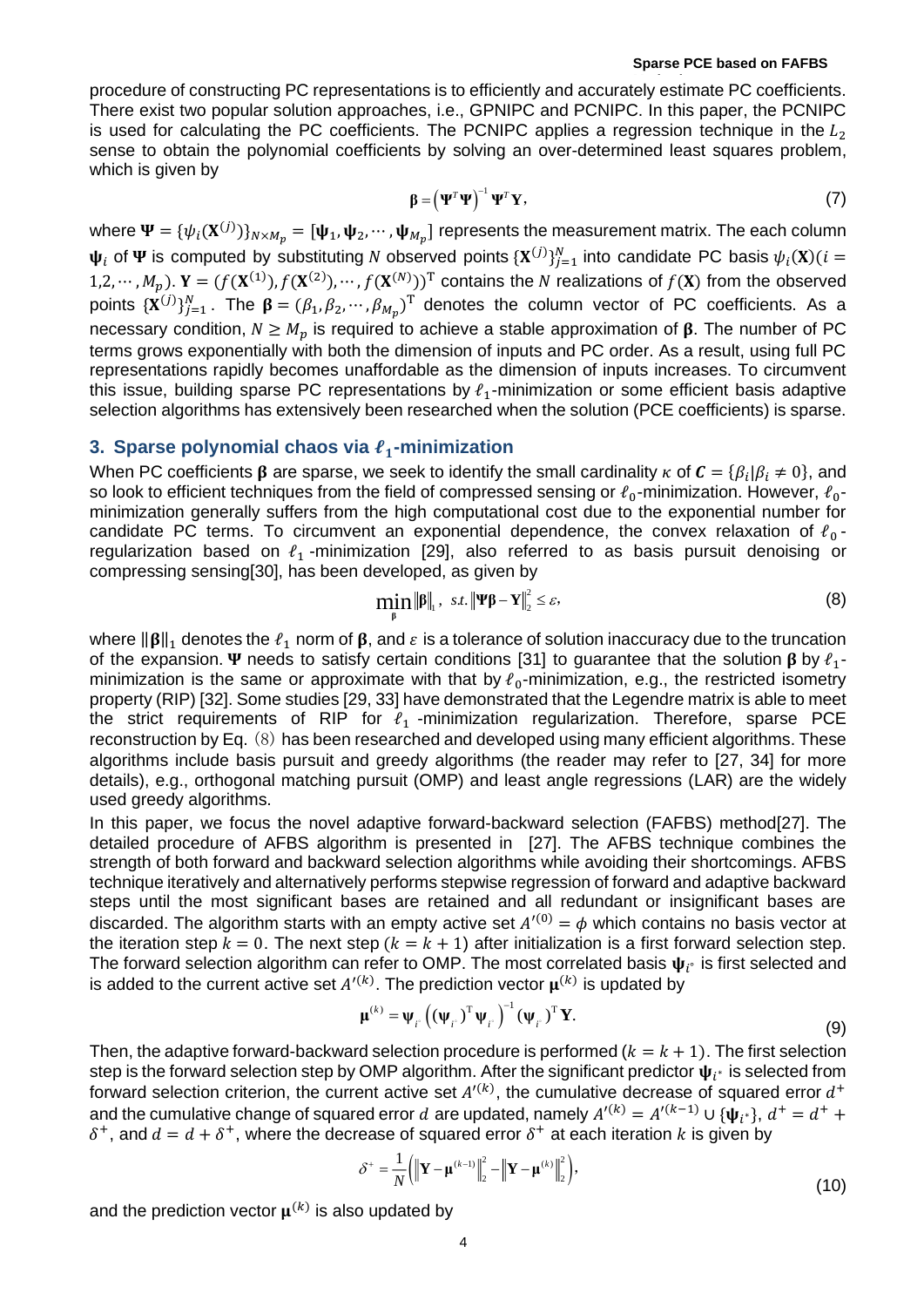$$
\boldsymbol{\mu}^{(k)} = \boldsymbol{\Psi}_{A^{(k)}} \hat{\boldsymbol{\beta}}^{(k)},
$$
\n(11)

where  $\Psi_{A'(k)}$  represents the current active basis vector matrix, i.e.,  $\Psi_i \in A'^{(k)}$  is the column vector of  $\Psi_{A^{\prime\left(k\right)}}$  in order. The  $\widehat{\boldsymbol{\beta}}^{\left(k\right)}$  is estimated by

$$
\hat{\boldsymbol{\beta}}^{(k)} = \arg \min_{\hat{\boldsymbol{\beta}}} \left\| \mathbf{Y} - \boldsymbol{\Psi}_{A^{(k)}} \hat{\boldsymbol{\beta}} \right\|_2 = ((\boldsymbol{\Psi}_{A^{(k)}})^{\mathrm{T}} \boldsymbol{\Psi}_{A^{(k)}})^{-1} (\boldsymbol{\Psi}_{A^{(k)}})^{\mathrm{T}} \mathbf{Y}.
$$
\n(12)

When no less than two predictors have been added to active set  $A^{\prime(k)}$ , backward selection algorithm is carried out automatically. The backward selection algorithm will remove the insignificant or redundant predictors. The insignificant basis vectors are those that the least squares loss slightly increases or  $\delta^-$  near zero when they are removed from the current active set. The backward selection step selects the insignificant predictor by the criterion

$$
i^* = \arg\min_i \frac{\left|\Psi_i^T (\mathbf{Y} - \mathbf{\Psi}_{A^{(k)} - \{\mathbf{\psi}_i\}} \hat{\mathbf{\beta}}_i^{(k)})\right|}{\left\|\mathbf{\Psi}_i\right\|_2},\tag{13}
$$

where  $\widehat{\beta}_{i^-}^{(k)}$  represents the coefficients estimates of basis vectors in current active set  $A'^{(k)}$  without the basis vector  $\boldsymbol{\psi}_i$ , as given by

$$
\hat{\beta}_{i}^{(k)} = \arg \min_{\hat{\beta}} \left\| Y - \Psi_{A^{(k)} - \{\psi_i\}} \hat{\beta} \right\|_2 = ((\Psi_{A^{(k)} - \{\psi_i\}})^T \Psi_{A^{(k)} - \{\psi_i\}})^{-1} (\Psi_{A^{(k)} - \{\psi_i\}})^T Y,
$$
\n(14)

wherein  $\Psi_{A'^{(k)}-\{\Psi_i\}}$  denotes the remaining active basis vector matrix when removing  $\Psi_i$  from the current active set  $A^{\prime (k)}$ . In addition, the backward selection criterion can also be applied to select the insignificant basis vector as

$$
i^* = \arg\min_i \left\| Y - \mathbf{Y} - \mathbf{\Psi}_{A^{(k)} - \{\mathbf{\psi}_i\}} \hat{\beta}_{-i}^{(k)} \right\|_2, \tag{15}
$$

where  $\boldsymbol{\psi}_i \in A'^{(k)}$ , and  $\widehat{\boldsymbol{\beta}}_{-i}^{(k)}$  $\binom{k}{i}$  denotes the remaining vector when removing the coefficients of  $\psi_i$  from coefficients estimates vector  $\widehat{\mathbf{B}}^{(k)}$  calculated by Eq. (12). The two backward selection criteria show a slight difference. In terms of the three applications presented in later sections, our proposed criterion (Eq. (13)) provides a better performance.

After the candidate predictor  $\boldsymbol{\psi}_{i^{\#}}$  is selected, we decide whether  $\boldsymbol{\psi}_{i^{\#}}$  can be removed. The increase of least squares loss namely  $\delta^-$  is first estimated by

$$
\delta^{-} = \frac{1}{N} \left( \left\| \mathbf{Y} - \overline{\mathbf{\mu}} \right\|_{2}^{2} - \left\| \mathbf{Y} - \mathbf{\mu}^{(k)} \right\|_{2}^{2} \right),\tag{16}
$$

where  $\overline{\mu}$  is defined as prediction vector of output vector by subtracting the contribution of  $\bm{\psi}_{i^{\#}}$  namely

$$
\overline{\mu} = \Psi_{A^{(k)} - \{\Psi_{i^{\#}}\}} \hat{\beta}_{i^{*}}^{(k)},\tag{17}
$$

wherein  $\widehat{\beta}_{l^{\#}}^{(k)}$  represents the coefficients estimates of basis vectors in current active set  $A'^{(k)}$  without the basis vector  $\boldsymbol{\psi}_{i^{\#}}$ , as given by

$$
\hat{\beta}_{i^{(k)}}^{(k)} = \arg \min_{\hat{\beta}} \left\| \mathbf{Y} - \mathbf{\Psi}_{A^{(k)} - \{\Psi_{i^a}\}} \hat{\beta} \right\|_2 = ((\mathbf{\Psi}_{A^{(k)} - \{\Psi_{i^a}\}})^T \mathbf{\Psi}_{A^{(k)} - \{\Psi_{i^a}\}})^{-1} (\mathbf{\Psi}_{A^{(k)} - \{\Psi_{i^a}\}})^T \mathbf{Y}.
$$
\n(18)

The threshold parameter  $v_1$  is selected by designers to remove the insignificant predictor  $\boldsymbol{\psi}_{t^\#}$  when the cumulative increase change of squared error  $d^-$  is smaller than the threshold value  $v_1d^+$ . Here d<sup>-</sup> is estimated as  $d^- = d^- + \delta^-$ . When  $\psi_{i^{\#}}$  can be removed from the current active set, the prediction vector of output is updated by

$$
\mu^{(k)} = \overline{\mu},\tag{19}
$$

and the cumulative change of squared error namely d is also updated by  $d = d + \delta^{-}$ . Otherwise, the accumulative increase  $d^-$  of least squares loss should be corrected to subtract the significant increase of  $\delta^-$ , i.e.,  $d^- = d^- - \delta^-$ . The adaptive forward-backward selection step should be stopped once the stopping criterion is satisfied or the universal set  $\Sigma'$  is traversed. The stopping criterion means that the prediction residual error  $\|\mathbf{Y}-\mathbf{\mu}^{(k)}\|_2$  is less than the specified criterion  $\epsilon$ . After reaching the stopping criterion, a first set of significant predictors is derived. Then, it is noticed that a backward checking step is appended after the adaptive forward-backward selection step. The purpose of this step is to check all predictors in the active set again. We will remove the insignificant predictor  $\pmb{\psi}_{i^{\#}}$  from current active set  $A'^{(k)}$  when the increase of least squares loss  $\delta^-$  is less than  $v_2d$ ,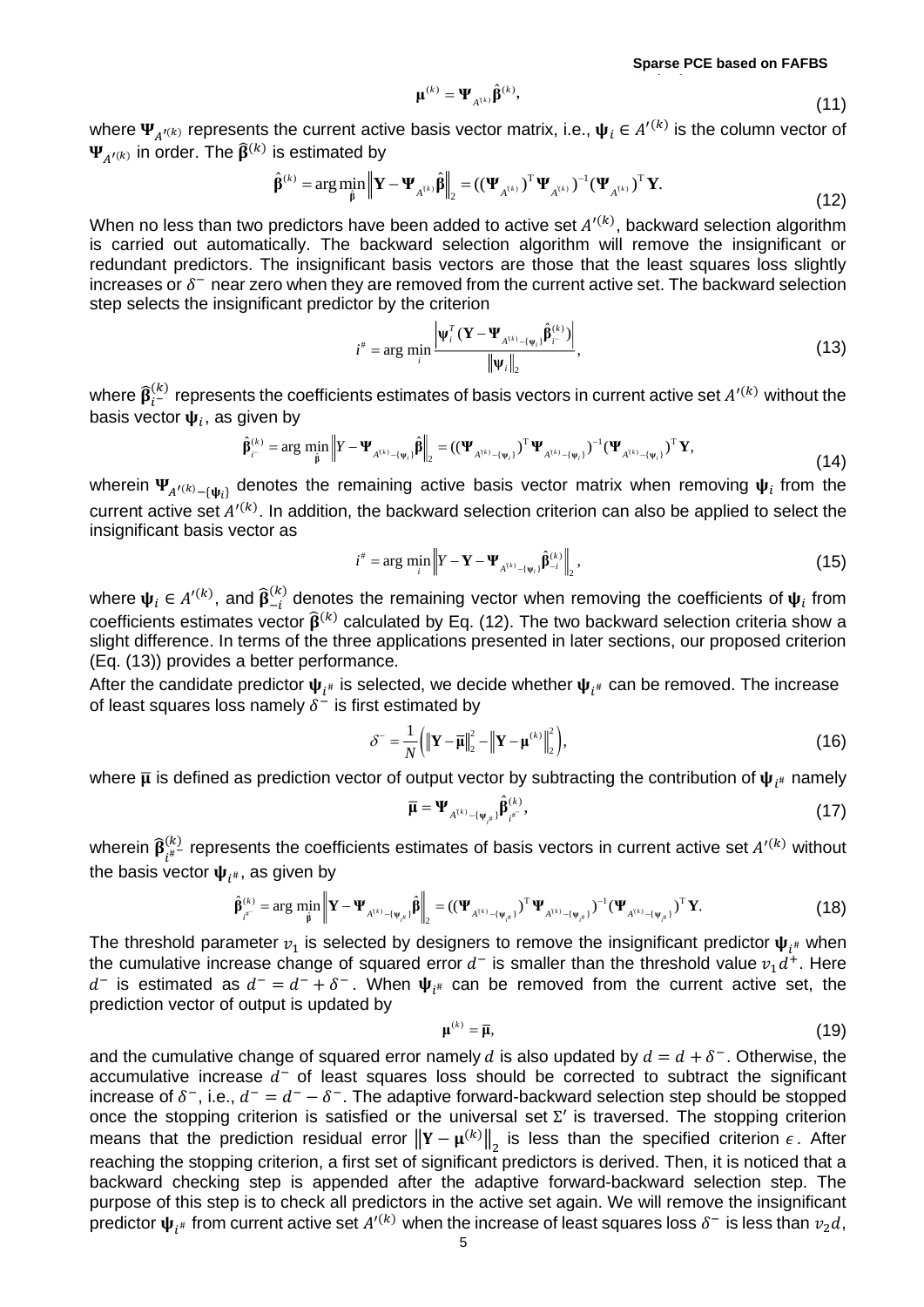i.e.,  $\delta^- < v_2 d$ . The definitions of  $\delta^-$  and  $\bar{\mu}$  are the same as in Eq. (16) and Eq. (17).  $\delta^-$  and  $\bar{\mu}$  are updated when the  $\psi_{i^{\#}}$  is removed. The procedure of backward checking step is similar with the backward selection step. The detailed procedure is showed in [Figure 1](#page-5-0).

As a contrast, the forward selection algorithms all share the basic regulation of greedily picking an additional predictor at each step to aggressively reduce the squared error. However, a major flaw of forward selection algorithms is that it cannot correct mistakes made in earlier steps. For example, OMP algorithm is utilized to select the most relevant sparse set of polynomials for building up the PC metamodel. OMP starts from initial active set  $A^{(0)} = \phi$  and initial residual vector  $\mathbf{y}^{(0)} = \mathbf{Y}$ . At each iteration k, OMP identifies only the most correlated basis with the current residual  $\pmb{\gamma}^{(k)}$ . The residual vector  $\gamma^{(k+1)}$  is updated by subtracting the contribution of selected bases in active set from the output vector. The iteration procedure is continued until the residual tolerance  $\varepsilon$  is achieved. On the other hand, backward greedy algorithms consecutively remove one insignificant basis vector (with the smallest contribution or no contribution to the output) from the universal set  $\Sigma$  at each iteration. However, as backward greedy algorithm starts with universal set  $\Sigma$ , it is more time-consuming, namely  $N \gg M$ . In addition, the method often causes over-fitting when  $M \gg N$ , namely any basis function cannot be removed from Σ. Therefore, backward greedy algorithm needs to start with a good model that contains errors with a small amount of insignificant or redundant basis functions [35]. Therefore, the proposed novel adaptive forward-backward selection (AFBS) algorithm shows significant advantages over other greedy algorithms.



<span id="page-5-0"></span>Figure 1 Flowchart of AFBS algorithm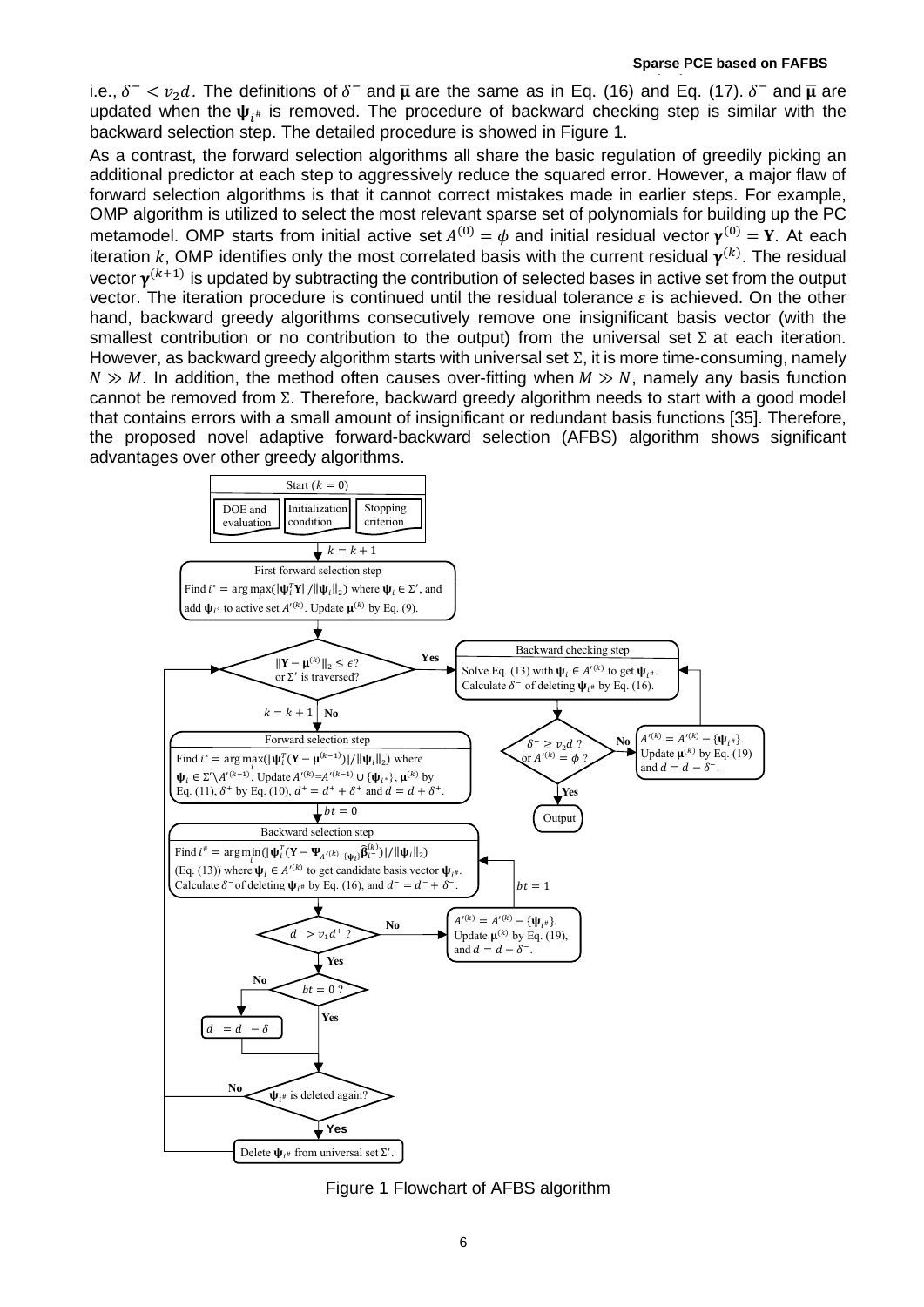#### <span id="page-6-0"></span>**Method 4. Fully adaptive forward-backward selection (FAFBS) method**

The original AFBS algorithm was first proposed in [27]. However, as presented in the AFBS algorithm, the sparsity of the final PC representations obtained by the AFBS method is related to the choice of the two threshold parameters. The appropriate values of the two threshold parameters can obtain a slightly better PC metamodel. Therefore, in this paper a fully adaptive forward-backward selection (FAFBS) algorithm is proposed by involving an efficient optimization search algorithm for selecting the optimal values for the two threshold parameters. To obtain the optimal sparse PC metamodel and to make the reconstructing procedure more convenient for users, a fully adaptive forward-backward selection (FAFBS) method is proposed in this paper. As shown in [Figure 2](#page-6-2), the novel method improves the original AFBS algorithm by involving an optimization search process with minimizing the crossvalidation error. Compared with the original AFBS algorithm, the novel method is fully adaptive and recovers the most important PC coefficients with the adaptive selection of the two threshold parameters.



Figure 2 FAFBS algorithm for building the optimal sparse PC metamodel

### <span id="page-6-2"></span><span id="page-6-1"></span>**5. Application to numerical examples and aerodynamic problems**

In this section, two representative cases are dedicated to systematically examine the performance of the proposed FAFBS technique. The developed method is first applied to the four-dimensional Park function. Then, an aerodynamic problem with high-dimensional RVs is minutely considered to further assess the applicability and efficiency of the developed method. The case involves the transonic flow over the RAE2822 airfoil with combined geometrical and operational uncertainties. The results are presented in detail and compared with those by OMP algorithm and full PC method.

### 5.1 Numerical examples

The four-dimensional Park function[36] is defined as

$$
y(\mathbf{X}) = \frac{x_1}{2} \left[ \sqrt{1 + (x_2 + x_3^2) \frac{x_4}{x_1^2}} - 1 \right] + (x_1 + 3x_4) \exp[1 + \sin(x_3)], x_i \in U[0,1]
$$
 (20)

where  $x_1, x_2, x_3, x_4$  are assumed to be uniformly distributed. Park function is widely used for benchmarking in uncertainty quantification and sensitivity analysis. The reference statistical moments are estimated using Monte Carlo Simulation (MCS) with  $1 \times 10^6$  Latin hypercube points being used. A PC degree of  $p = 9$  is used by the developed FAFBS, OMP and full PC methods to build the PC approximation for the Park function. The convergence comparison of relative errors in standard deviation ( $\sigma_{\nu}$ ) and mean ( $\mu_{\nu}$ ) of Park function with the increasing number of samples is shown in [Figure 3.](#page-7-0) The developed method, with  $v_1 = 0.1, v_1 = 0.005$ , obtains the obvious fastest convergence rate of error and the best approximation accuracy for quantity of interest (QoI), thus for a given error it requires the far least number of model evaluations, compared to OMP and full PC methods. It can be also found that the two sparse optimization approaches for reconstructing PC significantly perform better than full PC method which shows the slowest convergence rate of error. For example, when given  $N = 70$  samples, the FAFBS method achieves the relative errors in  $\sigma_{\rm v}$  and  $\mu_{\nu}$  as 0.0696 and 0.0190, respectively, while OMP method gets the corresponding errors of 0.4624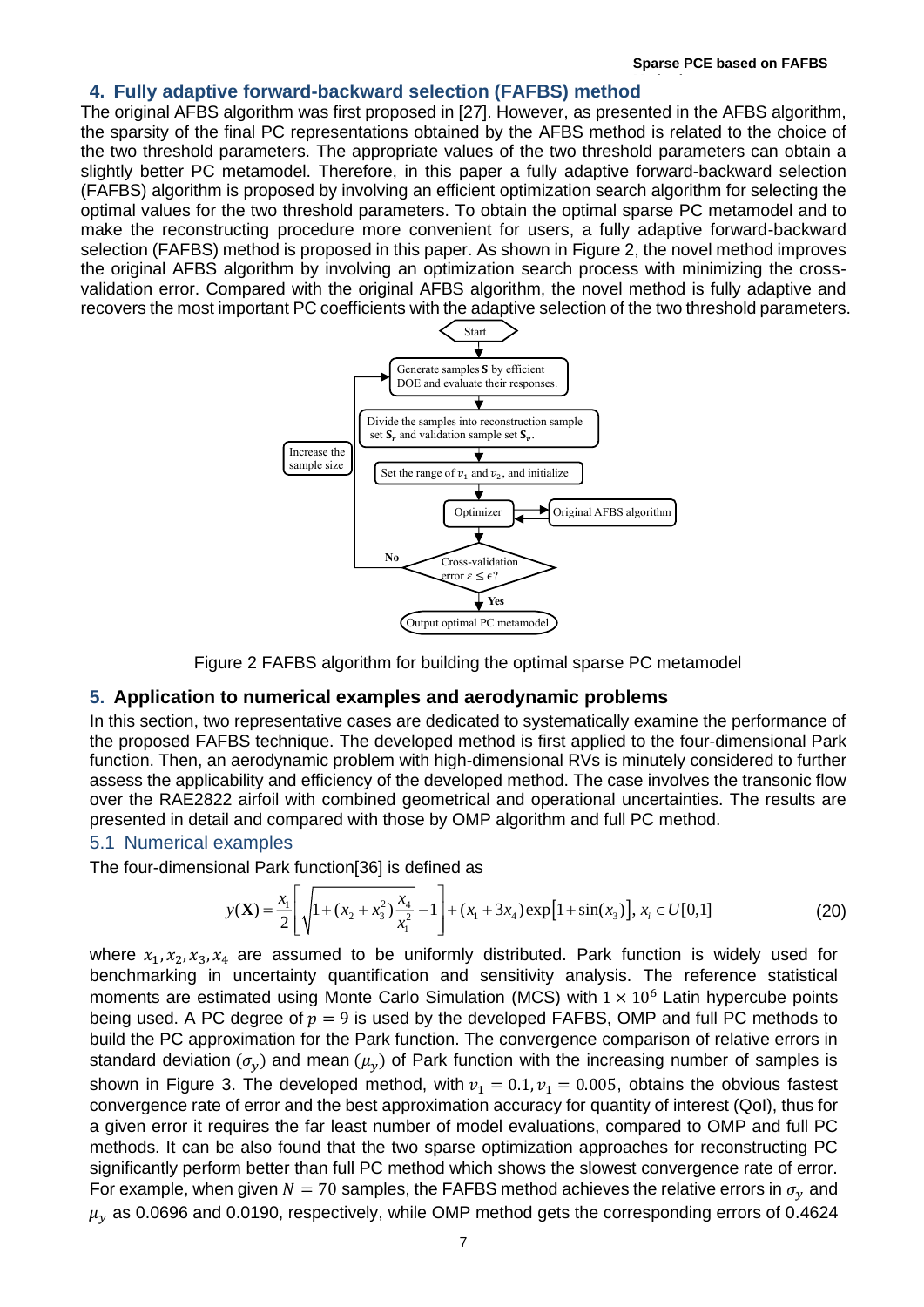and 0.5871 separately. [Table 1](#page-7-1) gives some detailed results obtained by the three methods. Results demonstrate that the developed FAFBS approach obtains a sparser solution and significantly outperforms than OMP and full methods.



Relative error in mean  $(\mu_v)$  Relative error in standard deviation  $(\sigma_y)$ 

<span id="page-7-0"></span>Figure 3 Comparison of variation of relative errors in mean (left) and standard deviation (right) of Park function using FAFBS, OMP, and Full PC methods.

<span id="page-7-1"></span>

| Table 1 Comparison of statistical moments obtained using full PC, OMP and AFBS methods |  |  |  |  |  |
|----------------------------------------------------------------------------------------|--|--|--|--|--|
|----------------------------------------------------------------------------------------|--|--|--|--|--|

| Methods      | Sample size |            | Relative error |                     |  |
|--------------|-------------|------------|----------------|---------------------|--|
|              |             | Card $(A)$ | $e(\mu_{\nu})$ | $e(\sigma_{\rm v})$ |  |
| Full PC      | 990         | 495        | 0.2093         | 0.2068              |  |
| OMP          | 200         | 42         | 0.0451         | 0.0937              |  |
| <b>FAFBS</b> | 70          | 12         | 0.0011         | 0.0046              |  |

# 5.2 Transonic RAE2822 airfoil

The case of the transonic flow over the RAE2822 airfoil is often used for benchmarking uncertainty analysis and optimization techniques [24, 26]. It has been widely acknowledged that the complex flow field about any of the designed airfoils is sensitive to just about everything [37-40]. This includes the flow conditions, geometry error, turbulence model, grid, etc. Such phenomena often lead to the ill posed deterministic aerodynamic optimization. In extreme cases, it can yield designs with very undesirable aerodynamic characteristics occurring at off-design, and even on-design. The off-design nominal flow conditions considered here correspond to a freestream Mach number ( $Ma$ ) of 0.734, a lift coefficient ( $C_l$ ) of 0.824 (or angle of attack of  $\alpha = 2.79^o$ ), and a Reynolds number (Re) of 6.5  $\times$  10<sup>6</sup>. Therefore, the case considering the performance uncertainty is very meaningful for resolving the abovementioned issue and very challenging for examining the uncertainty analysis and uncertaintybased design optimization technique[5, 16, 41].

In this present study we consider inevitable uncertainties arising from the nominal flow conditions and the nominal CAD model [42]. The Mach number and angle of attack are considered as RVs imposed on practical operational conditions ( $Ma = 0.734$ ,  $\alpha = 2.79^{\circ}$ ,  $Re = 6.5 \times 10^6$ ). They are assumed to be uniformly distributed, i.e.,  $Ma = \mu_M + \xi_M \sigma_M$ , and  $\alpha = \mu_\alpha + \xi_\alpha \sigma_\alpha$ , where  $\mu_M = 0.734$ ,  $\sigma_M = 0.01$ ,  $\mu_\alpha =$ 2.79<sup>o</sup>,  $\sigma_{\alpha} = 0.2^{\circ}$ , and  $\xi_M$ ,  $\xi_{\alpha} \sim U(-1,1)$ . Because of manufacturing variations, no real aerodynamic shape exactly conforms to its nominal geometry. As a result, the manufactured mean is clearly different from the nominal CAD design intent. The cost of manufacturing is assumed to increase as the tolerance scheme is stricter, i.e. less geometric variability is allowed. Therefore, geometrical uncertainty resulting from manufacturing error and geometry deformation should be considered to impose manufacturing tolerance.

Geometrical uncertainty is modelled as a RV  $e(s, \omega)$  where s indexes the spatial location on the geometry surface and  $\omega$  indexes the probability space. The RV  $e(s, \omega)$  describes the error between the manufactured surface and the nominal (design intent) CAD surface in the normal direction. The manufactured geometry surface can be given as

$$
X(s, \omega) = \overline{X}(s) + e(s, \omega)\overline{n}(s) \qquad \forall s \in S,
$$
\n(21)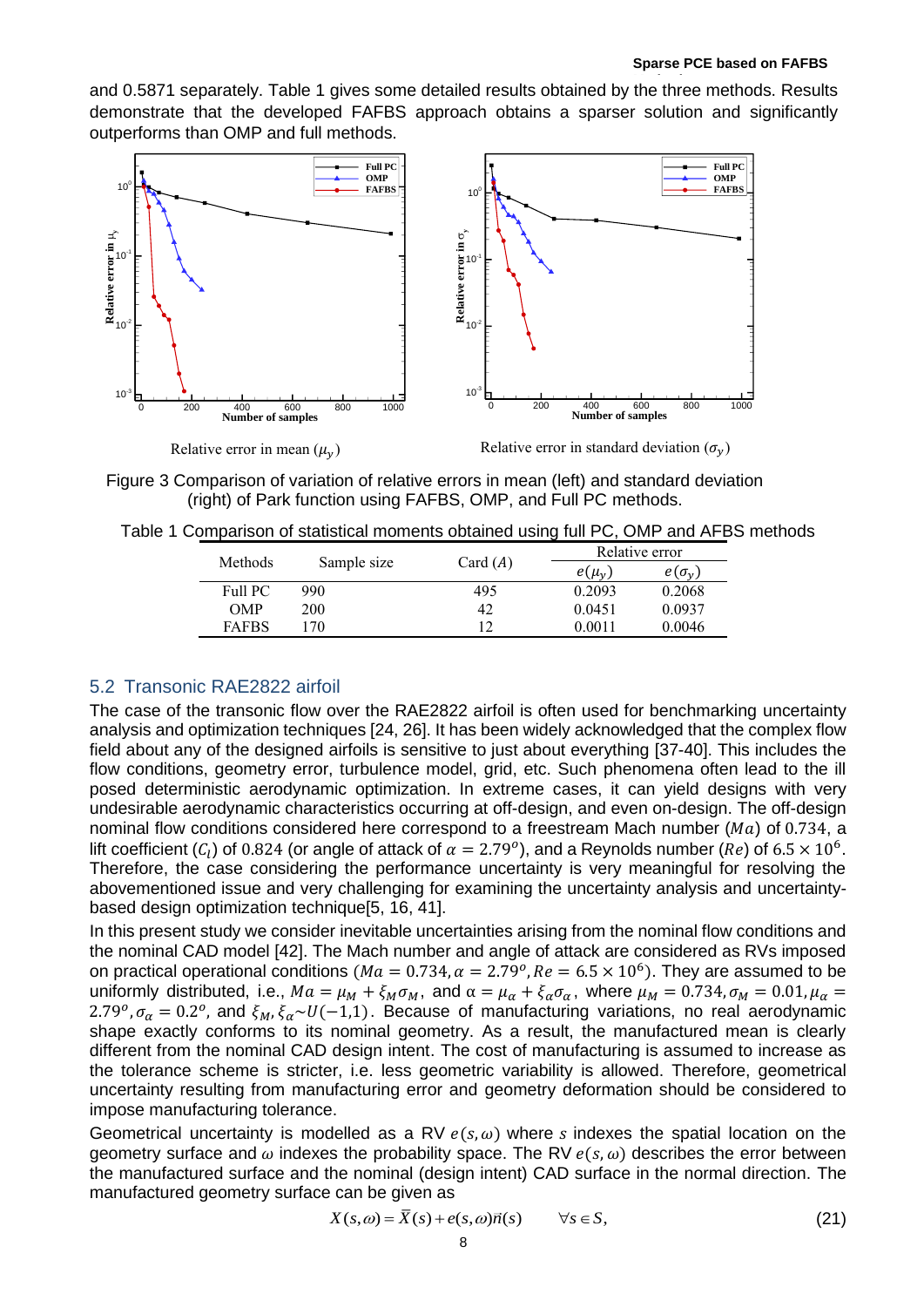where  $\vec{n}(s)$  is the unit vector in s normal to the profile S.  $\vec{X}(s)$  is normal surface. The error function is uniquely defined by random variable  $e(s, \omega)$  with mean  $\bar{e}(s, \omega)$  and exponential covariance function  $R(s_1, s_2)$ . The covariance function  $R(s_1, s_2)$  describes the smoothness and correlation length of the random variable, as given by

$$
R(s_1, s_2) = \sigma^2 e^{-|s_1 - s_2|/l}, \tag{22}
$$

where  $\sigma$  is forced to be positive everywhere, since a zero  $\sigma(s_0)$  implies no geometric variability at  $s_0$ . For simplicity, the  $\sigma$  is constant with a variation of s. The variables  $s_1$  and  $s_2$  are positions along the airfoil, with  $s = 0$  at the trailing edge, increase along the lower surface toward the leading edge and along the upper surface from leading edge toward the trailing edge. In this case, for initial geometry (RAE 2822 airfoil), the maximum value of s is 2.032, i.e.,  $0 \le s \le 2.032$ .

The Karhunen–Loève (K-L) expansion is applied to model the random variable  $e(s, \omega)$ .

$$
e(s,\omega) = \overline{e}(s) + \sum_{i=1}^{\infty} \sqrt{\lambda_i} \phi_i(s) \xi_i(\omega),
$$
\n(23)

where  $\xi_i(\omega)$  are uncorrelated random variables. The mean  $\bar{\epsilon}(s)$  is assumed to be zero everywhere, and the  $\lambda_i$  and  $\phi_i$  are the eigenvalues and eigenfunctions of the covariance kernel, respectively. The eigenfunctions problem and eigenvalues have analytical solution for such kind of kernel function [43]. The order of truncation  $K$  is chosen so that the truncated series retain the most of the energy of the original random process, i.e.,

$$
\sum_{i=1}^{K} \lambda_i / \sum_{i=1}^{\infty} \lambda_i \ge 0.90.
$$
 (24)

According present analysis, when correlation length  $l$  reaches the value of 0.2, the decay rate of eigenvalues is mild. In addition, the mode frequency of the eigenfunctions  $\phi_i(s)$  increases with the increase in index  $i$ . Combined with Eq. (24), we use a truncated K-L expansion with finite terms to represent the RV  $e(s, \omega)$ . [Figure 4](#page-8-0) illustrates the 30 different random realizations of RAE2822 airfoil shape for  $\sigma = 0.0015$  and  $l = 0.2$ . [Figure 5](#page-8-1) shows the computed pressure coefficients distributions of the 30 random airfoils. A larger  $\sigma$  will lead to a larger discrepancy of practical shape relative to the nominal intent value and larger deviation of pressure distributions from the deterministic values. Considering the largely improvement of manufacturing level, we choose  $l = 0.2, \sigma = 0.0015$  for assessing the effect of geometrical uncertainty. It is noted that in order to avoid the intersection at the trailing edge of these stochastic airfoils, the standard deviation  $\sigma$  at the trailing edge is appropriately reduced. Further, the first 12 eigenvalues and eigenfunctions are utilized in the truncated K-L expansion, which implies that 12 random variables are used to define the geometrical uncertainty. They are assumed to be uniformly distributed, i.e.,  $\xi_i \sim U(-1,1)$ ,  $i = 1,2,\dots,12$ . Therefore, considering the operational and geometrical uncertainties simultaneously, a total of 14 RVs ( $E =$  $(\xi_M, \xi_\alpha, \xi_1, \xi_2, \dots, \xi_{12})$  are considered on high-dimensional stochastic space  $[-1,1]^{14}$  for this present analysis.



<span id="page-8-0"></span>Figure 4. 30 random realizations of RAE2822 airfoil shape ( $l = 0.2$ ,  $\sigma = 0.0015$ )



<span id="page-8-1"></span>Figure 5. Pressure coefficients distributions of 30 random realizations of RAE2822 airfoil shape ( $l = 0.2$ , σ = 0.0015).

Next, the proposed AFBS algorithm is used to reconstruct the sparse PC representations of stochastic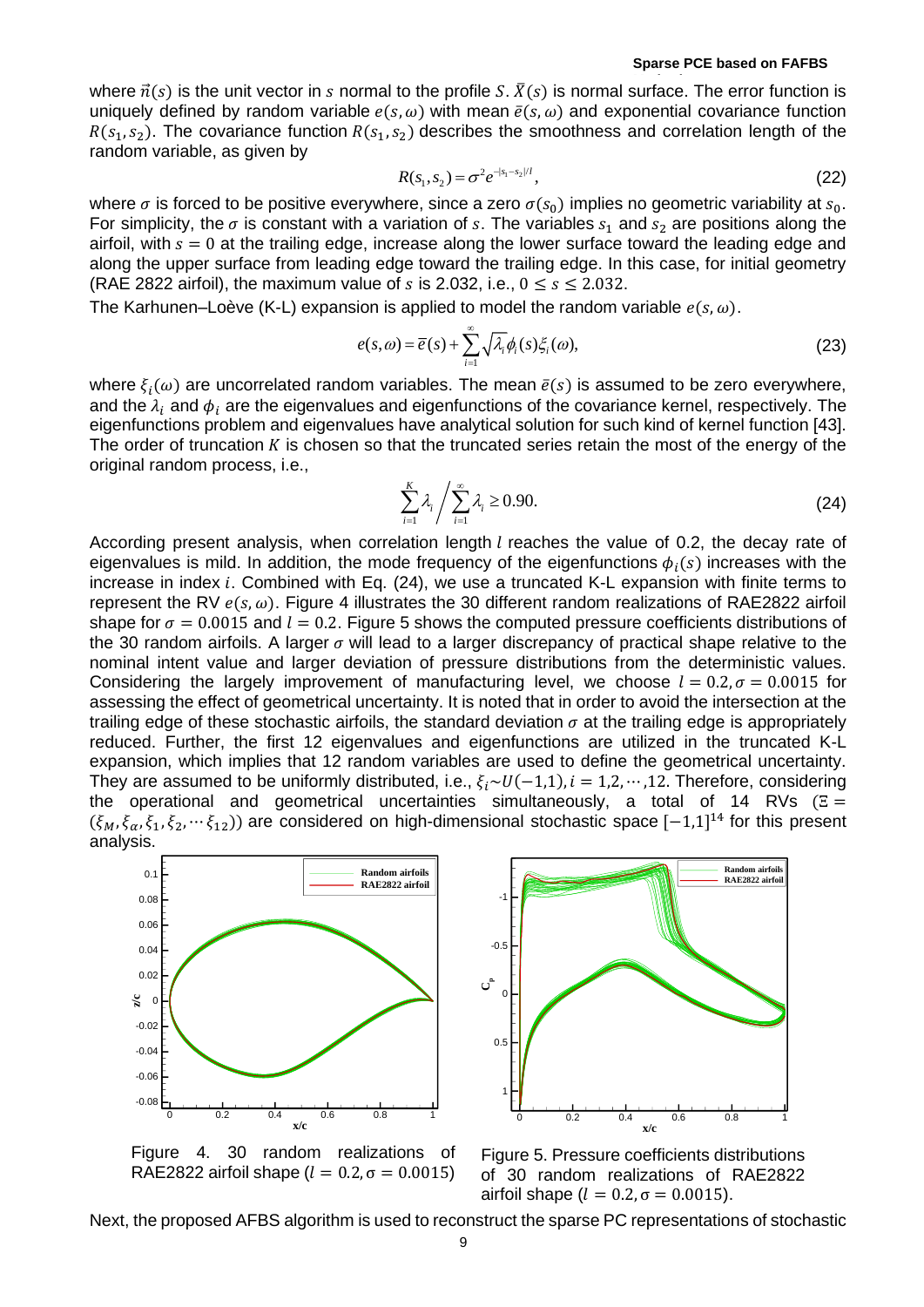performance of RAE2822 airfoil. As a contrast, OMP algorithm and full PC are also utilized to build PC metamodel. The reference statistical moments are calculated using MCS based on  $10<sup>4</sup>$  LHS points, as shown in [Table 2.](#page-9-0) [Figure 6](#page-9-1) gives the comparision of convergence of relative errors in mean  $(\mu_{\mathcal{C}_d})$ and standard deviation  $(\sigma_{\mathcal{C}_d})$  of drag coefficient using the three methods to reconstruct PC. Results reveal that the two sparse reconstruction methods show a faster convergence rate than full PC approach. More importantly, the developed method achieves the fastest convergence rate of error with increasing number of samples, and obtains the least relative error when given the same sample size. As shown in [Table 2,](#page-9-0) given sample size  $N = 190$ , the AFBS method obtains the errors of  $\mu_{C_d}$ and  $\sigma_{\mathcal{C}_d}$  within 1 count (10<sup>−4</sup>), while classic full PC and OMP methods get far larger errors of  $\mu_{\mathcal{C}_d}$  and  $\sigma_{\mathcal{C}_d}$  than 3 counts even though they utilize more samples. The same findings can be reached in Figure [7,](#page-9-2) which shows the relative errors in mean  $\mu_{C_l}$  and standard deviation  $\mu_{C_l}$  of lift coefficient with increasing number of samples. It turns out that, for a specified accuracy of moments propagation, the developed method requires far less number of samples than full and OMP methods. Notably, The developed method selects the most significant PC terms and builds up sparser PC representations.



<span id="page-9-1"></span>Figure 6 Variation of relative errors in  $\mu_{\mathcal{C}_d}(\text{left})$  and  $\sigma_{\mathcal{C}_d}(\text{right})$  obtained using the developed FAFBS method, compared to OMP and full PC methods.



<span id="page-9-2"></span>Figure 7 Variation of relative errors in  $\mu_{C_l}(\text{left})$  and  $\sigma_{C_l}(\text{right})$  obtained using the developed FAFBS method, compared to OMP and full PC methods.

<span id="page-9-0"></span>

| <b>Methods</b>  | Sample<br>size  | Card<br>(A) | $\mu_{C_d}, e(\mu_{C_d})$ | $\sigma_{C_d}$ , $e(\sigma_{C_d})$ | $\mu_{C_i}, e(\mu_{C_i})$ | $\sigma_{C_i}, e(\sigma_{C_i})$ |
|-----------------|-----------------|-------------|---------------------------|------------------------------------|---------------------------|---------------------------------|
| MCS (reference) | $1 \times 10^4$ | $-$         | 0.018739                  | 0.003161                           | 0.798697                  | 0.03055                         |
| Full PC         | 1360            | 680         | 0.061185                  | 0.170190                           | 0.001699                  | 0.149724                        |
| OMP             | 210             | 29          | 0.044283                  | 0.100995                           | 0.003502                  | 0.097362                        |
| <b>FAFBS</b>    | 190             | 14          | 0.003936                  | 0.014668                           | 0.000056                  | 0.010120                        |

Table 2 Comparison of relative errors obtained using full PC, OMP and AFBS methods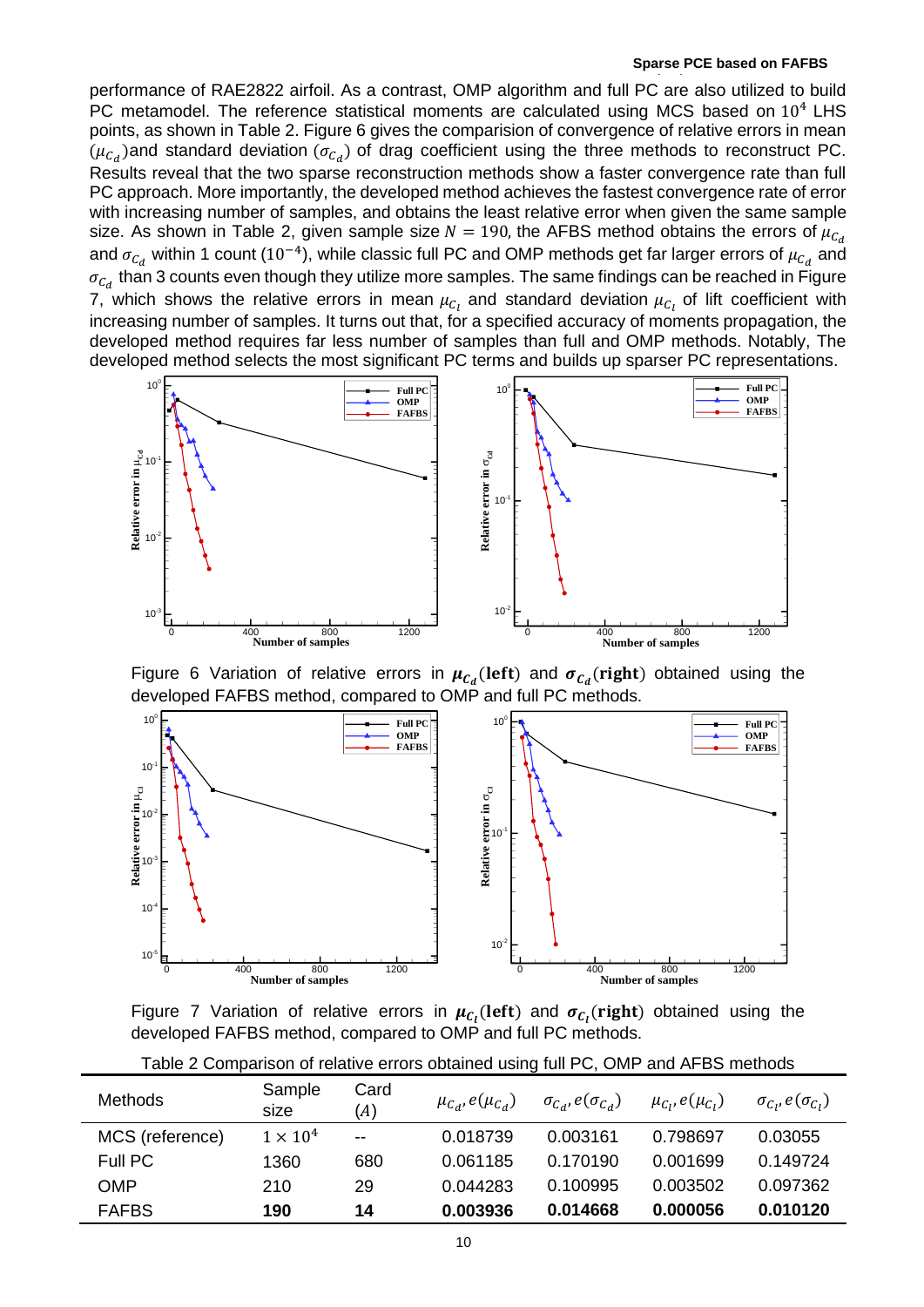**Method**

# <span id="page-10-0"></span>**6. Conclusion**

In this paper, a novel fully adaptive forward-backward selection (FAFBS) algorithm is developed to reconstruct sparse PC efficiently and adaptively. The devised algorithm combines the strengths of both forward and backward selection algorithms and avoids their shortcomings. The algorithm starts by the forward selection step which adds significant PC terms to the candidate set, and is automatically followed by an adaptive backward elimination step which removes redundant candidate predictors step by step until all potential PC terms are detected. Compared to classical forward selection methods, e.g., LAR and OMP algorithms, the proposed algorithm tends to only capture the most significant PC contributions, so as to enhance sparsity and improve accuracy for PC approximation when given limited number of samples. The efficiency of the developed FAFBS algorithm is successfully validated in several challenging applications compared to OMP method. First, one complex analytical function with three normally distributed random variables is considered. An in-depth comparison considering the estimated error of moment propagation using the FAFBS technique, the OMP algorithm and the full PC is carried out. It indicates that the developed FAFBS algorithm builds a sparser and more accurate PC metamodel than other methods given the same number of samples. Furthermore, an challenging aerodynamic analysis case is utilized to thoroughly examine the performance of the proposed algorithm. It analyzes the aerodynamic performance of a transonic airfoil under operational and geometrical uncertainties. Detailed error analysis in moment estimation of  $C_{n}$  and  $C_{i}$  are compared. The results reveal the same trend, i.e., the FAFBS algorithm always needs the least number of samples than OMP and full PC for a specific estimate accuracy. Meantime, to achieve the same estimate accuracy, the OMP and full PC methods will require far more samples than FAFBS technique.

# **7. Contact Author Email Address**

Corresponding author: Huan Zhao, [zhaoh63@mail.sysu.edu.cn](mailto:zhaoh63@mail.sysu.edu.cn)

# **8. Copyright Statement**

The authors confirm that they, and/or their company or organization, hold copyright on all of the original material included in this paper. The authors also confirm that they have obtained permission, from the copyright holder of any third party material included in this paper, to publish it as part of their paper. The authors confirm that they give permission, or have obtained permission from the copyright holder of this paper, for the publication and distribution of this paper as part of the ICAS proceedings or as individual off-prints from the proceedings.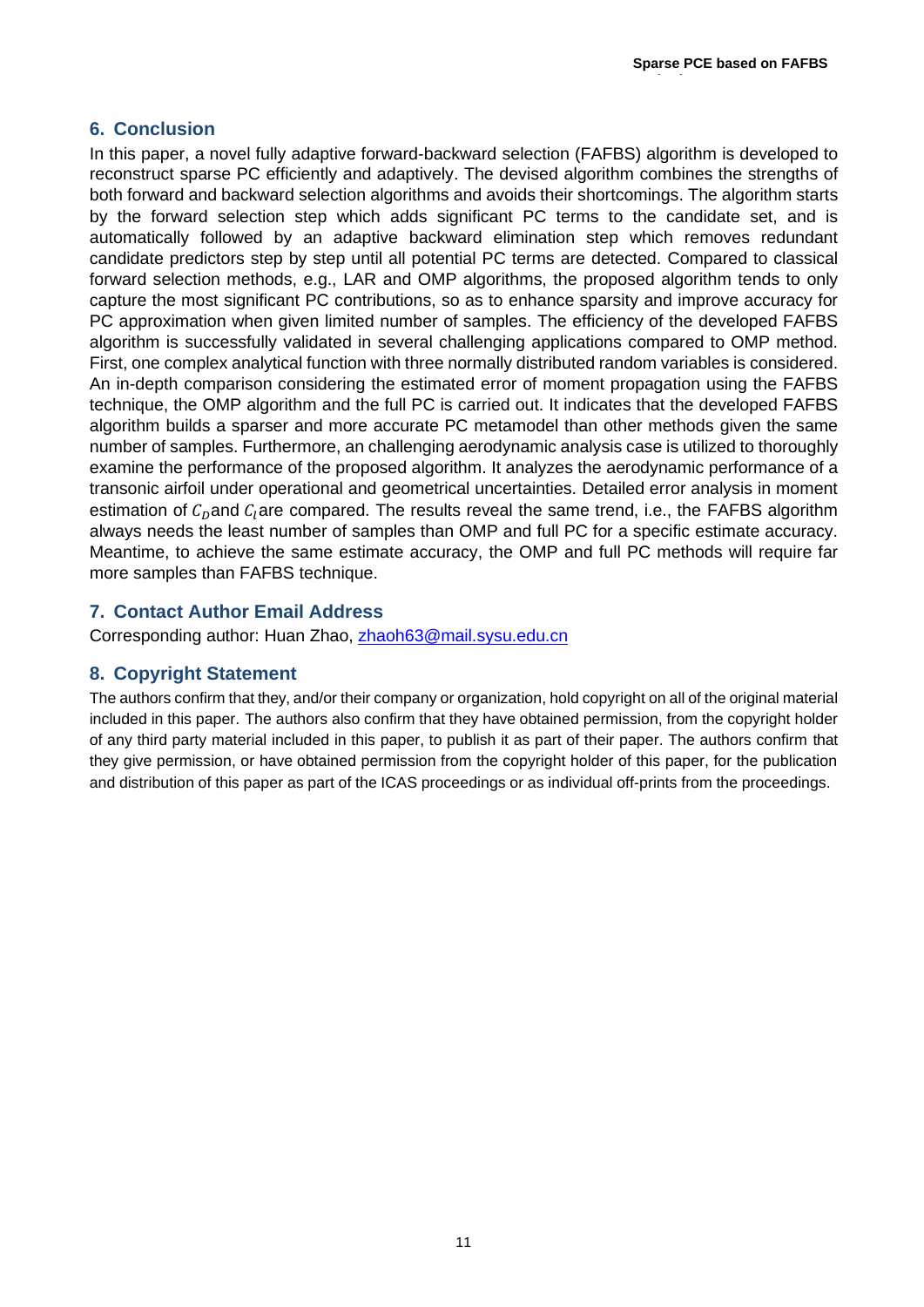**Method**

#### **References**

- [1] Zang, T. A., Hemsch, M. J., Hilburger, M. W., Kenny, S. P., Luckring, J. M., Maghami, P., Padula, S. L., and Stroud, W. J. "Needs and opportunities for uncertainty-based multidisciplinary design methods for aerospace vehicles," NASA/TM-2002-211462. NASA Langley Research Center, 2002.
- [2] ZHAO, H., Gao, Z., and Xia, L. " Research on efficient robust aerodynamic design optimization method of high-speed and high-lift NLF airfoil," Acta Aeronautica et Astronautica Sinica Vol. 42, No. 7, 2021,1- 18, 124894. doi: 10.7527/S1000-6893.2020.24894
- [3] Keane, A. J. "Cokriging for robust design optimization," AIAA Journal Vol. 50, No. 11, 2012, pp. 2351- 2364.
- [4] Wang, X., Hirsch, C., Liu, Z., Kang, S., and Lacor, C. "Uncertainty based robust aerodynamic optimization of rotor blades," International Journal for Numerical Methods in Engineering Vol. 94, No. 2, 2013, pp. 111-127.
- [5] Zhao, H., Gao, Z., Xu, F., and Zhang, Y. "Review of Robust Aerodynamic Design Optimization for Air Vehicles," Archives of Computational Methods in Engineering Vol. 26, No. 3, 2019, pp. 685-732. doi: 10.1007/s11831-018-9259-2
- [6] Schillings, C., Schmidt, S., and Schulz, V. "Efficient shape optimization for certain and uncertain aerodynamic design," Computers & Fluids Vol. 46, No. 1, 2011, pp. 78-87.
- [7] Allen, M., and Maute, K. "Reliability-based shape optimization of structures undergoing fluid–structure interaction phenomena," Computer Methods in Applied Mechanics and Engineering Vol. 194, No. 30, 2005, pp. 3472-3495.
- [8] Du, X., and Chen, W. "Towards a Better Understanding of Modeling Feasibility Robustness in Engineering Design," Journal of Mechanical Design Vol. 122, No. 4, 2000, pp. 385--394.
- [9] Blatman, G., and Sudret, B. "Adaptive sparse polynomial chaos expansion based on least angle regression," Journal of Computational Physics Vol. 230, No. 6, 2011, pp. 2345-2367.
- [10]Xiu, D., and Karniadakis, G. E. "Modeling uncertainty in flow simulations via generalized polynomial chaos," Journal of Computational Physics Vol. 187, No. 1, 2003, pp. 137-167.
- [11]Eldred, M., and Burkardt, J. "Comparison of Non-Intrusive Polynomial Chaos and Stochastic Collocation Methods for Uncertainty Quantification," 47th AIAA Aerospace Sciences Meeting including The New Horizons Forum and Aerospace Exposition. American Institute of Aeronautics and Astronautics, 2009.
- [12]Huang, B., and Du, X. "A robust design method using variable transformation and Gauss–Hermite integration," International Journal for Numerical Methods in Engineering Vol. 66, No. 12, 2006, pp. 1841- 1858.
- [13]Smoljak, S. A. "Quadrature and interpolation formulae on tensor products of certain function classes," Doklady Akademii Nauk Sssr Vol. 4, No. 5, 1963, pp. 240-243.
- [14]Xu, H., and Rahman, S. "A generalized dimension reduction method for multidimensional integration in stochastic mechanics," International Journal for Numerical Methods in Engineering Vol. 61, No. 12, 2004, pp. 1992-2019.
- [15]Jung, D. H., and Lee, B. C. "Development of a simple and efficient method for robust optimization," International Journal for Numerical Methods in Engineering Vol. 53, No. 9, 2002, pp. 2201-2215.
- [16]Zhao, H., Gao, Z., Gao, Y., and Wang, C. "Effective robust design of high lift NLF airfoil under multiparameter uncertainty," Aerospace Science and Technology Vol. 68, 2017, pp. 530-542. doi: 10.1016/j.ast.2017.06.009
- [17]Kim, N. H., Wang, H., and Queipo, N. V. "Efficient shape optimization under uncertainty using polynomial chaos expansions and local sensitivities," AIAA Journal Vol. 44, No. 5, 2006, pp. 1112-1116.
- [18]Cameron, R. H., and Martin, W. T. "The orthogonal development of non-linear functionals in series of Fourier-Hermite functionals," Annals of Mathematics Vol. 48, No. 2, 1947, pp. 385-392.
- [19]Sachdeva, S. K., Nair, P. B., and Keane, A. J. "Hybridization of stochastic reduced basis methods with polynomial chaos expansions," Probabilistic Engineering Mechanics Vol. 21, No. 2, 2006, pp. 182-192.
- [20]Perkó, Z., Gilli, L., Lathouwers, D., and Kloosterman, J. L. "Grid and basis adaptive polynomial chaos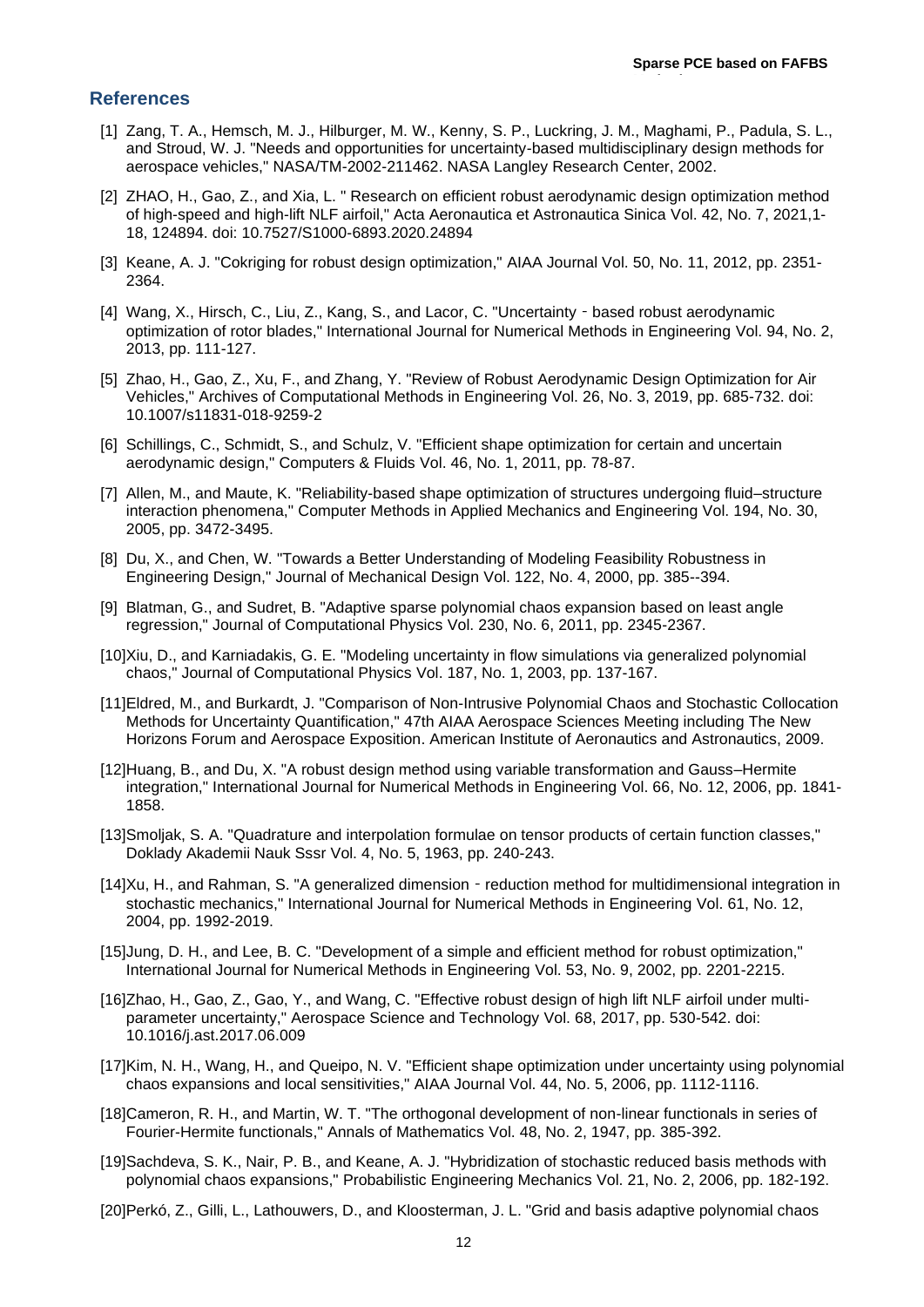techniques for sensitivity and uncertainty analysis," Journal of Computational Physics Vol. 260, No. 3, 2014, pp. 54-84.

- [21]Jakeman, J. D., Narayan, A., and Zhou, T. "A generalized sampling and preconditioning scheme for sparse approximation of polynomial chaos expansions," Siam Journal on Scientific Computing Vol. 39, No. 3, 2017.
- [22]Peng, J., Hampton, J., and Doostan, A. "A weighted ℓ1-minimization approach for sparse polynomial chaos expansions," Journal of Computational Physics Vol. 267, 2014, pp. 92-111.
- [23]Guo, L., Narayan, A., and Zhou, T. "A gradient enhanced ℓ1-minimization for sparse approximation of polynomial chaos expansions," Journal of Computational Physics Vol. 367, 2018, pp. 49-64.
- [24]Salehi, S., Raisee, M., Cervantes, M. J., and Nourbakhsh, A. "An efficient multifidelity ℓ1-minimization method for sparse polynomial chaos," Computer Methods in Applied Mechanics & Engineering Vol. 334, 2018, pp. 183-207.
- [25]Zhao, H., Gao, Z., Xu, F., and Xia, L. "Adaptive multi-fidelity sparse polynomial chaos-Kriging metamodeling for global approximation of aerodynamic data," Structural and Multidisciplinary Optimization, 2021. doi: 10.1007/s00158-021-02895-2
- [26]Palar, P. S., Tsuchiya, T., and Parks, G. T. "Multi-fidelity non-intrusive polynomial chaos based on regression," Computer Methods in Applied Mechanics & Engineering Vol. 305, 2016, pp. 579-606.
- [27]Zhao, H., Gao, Z., Xu, F., Zhang, Y., and Huang, J. "An efficient adaptive forward–backward selection method for sparse polynomial chaos expansion," Computer Methods in Applied Mechanics and Engineering Vol. 355, 2019, pp. 456-491.
- [28]Palar, P. S., and Shimoyama, K. "On efficient global optimization via universal Kriging surrogate models," Structural and Multidisciplinary Optimization Vol. 57, No. 6, 2018, pp. 2377-2397.
- [29]Yan, L., Guo, L., and Xiu, D. "Stochastic collocation algorithms using L1-minimization," International Journal for Uncertainty Quantification Vol. 2, No. 3, 2012, pp. 279-293.
- [30]Diaz, P., Doostan, A., and Hampton, J. "Sparse polynomial chaos expansions via compressed sensing and D-optimal design," Computer Methods in Applied Mechanics and Engineering Vol. 336, 2018, pp. 640-666.
- [31]Candes, E. J., Romberg, J. K., and Tao, T. "Stable signal recovery from incomplete and inaccurate measurements," Communications on Pure and Applied Mathematics Vol. 59, No. 8, 2006, pp. 1207- 1223.
- [32]Candès, E. J. "The restricted isometry property and its implications for compressed sensing," Comptes rendus - Mathématique Vol. 346, No. 9, 2008, pp. 589-592.
- [33]Rauhut, H., and Ward, R. "Sparse Legendre expansions via ℓ1-minimization," Journal of Approximation Theory Vol. 164, No. 5, 2012, pp. 517-533.
- [34]Eldar, Y. C., and Kutyniok, G. Compressed sensing: theory and applications: Cambridge University Press, 2012.
- [35]Zhang, T. "Adaptive forward-backward greedy algorithm for learning sparse representations," IEEE transactions on information theory Vol. 57, No. 7, 2011, pp. 4689-4708.
- [36]Park, J. S. Tuning complex computer codes to data and optimal designs, 1992.
- [37]Ledoux, S. T., Vassberg, J. C., Young, D. P., Fugal, S., Kamenetskiy, D., Huffman, W. P., Melvin, R. G., and Smith, M. F. "Study Based on the AIAA Aerodynamic Design Optimization Discussion Group Test Cases," AIAA Journal Vol. 53, No. 7, 2015, pp. 1-26.
- [38]Zhao, H., and Gao, Z. "Robust design optimization of benchmark aerodynamic case based on polynomial chaos expansion," 31st Congress of the International Council of the Aeronautical Sciences, ICAS 2018. 2018.
- [39]Zhao, H., Gao, Z., Wang, C., and Yuan, G. "Robust design of high speed natural-laminar-flow airfoil for high lift," 55th AIAA Aerospace Sciences Meeting. 2017, p. 1414.
- [40]Zhao, H., Gao, Z., and Gao, Y. "Design Optimization of Natural-Laminar-Flow Airfoil for Complicated Flight Conditions," 35th AIAA Applied Aerodynamics Conference. American Institute of Aeronautics and Astronautics, 2017, p. 3060.